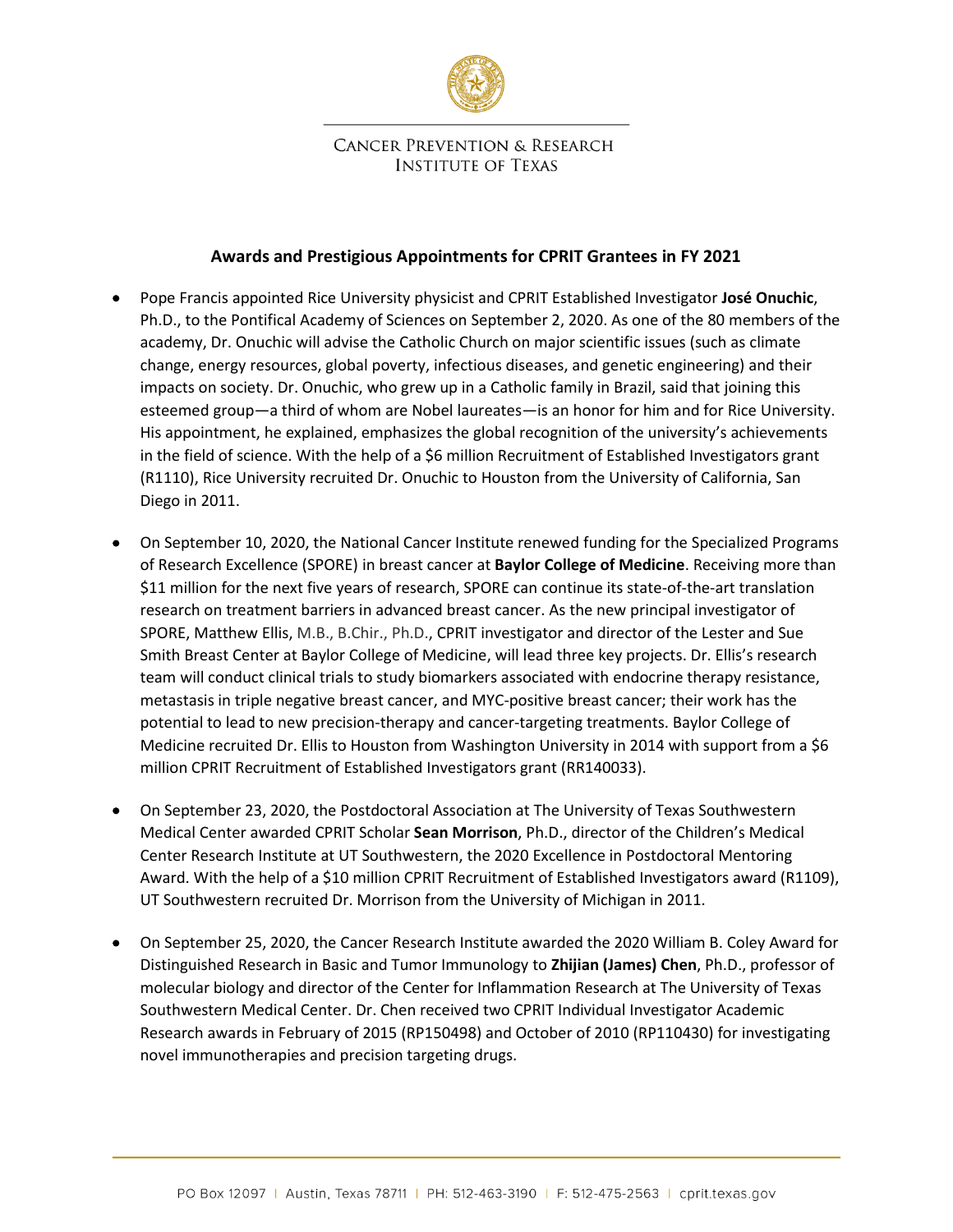- Announced on October 19, 2020, **Ralph DeBerardinis**, M.D., Ph.D., Joel B. Steinberg Distinguished Chair in Pediatrics at The University of Texas Southwestern Medical Center, was selected to join the National Academy of Medicine. Dr. DeBerardinis received two CPRIT Individual Academic Research awards, one in December of 2012 (RP130272) and one in November of 2015 (RP160089), to study metabolic reactions and new therapies for patients with aggressive lung cancer.
- Reported on November 10, 2020, The V Foundation for Cancer Research awarded CPRIT Scholar **Sam McBrayer**, Ph.D., a V Scholar Grant to study glioma—a type of cancerous tumor found in the brain and spinal cord. In 2019, Dr. McBrayer was a post-doctoral fellow with Nobel Laureate William Kaelin at the Dana Farber Cancer Institute when he joined the faculty at the Children's Medical Center Research Institute at The University of Texas Southwestern Medical Center. He was recruited to Dallas with the help of a \$2 million CPRIT First-Time, Tenure-Track Faculty grant (RR190034).
- Announced on December 3, 2020, *Forbes* magazine featured CPRIT Scholar and Rice University chemist **Julian West**, Ph.D., in its 10th annual [30 Under 30](https://www.forbes.com/30-under-30/2021/) List—a group of people under the age of 30 chosen, by Forbes, to be featured for the work they have done. With the help of a \$2 million CPRIT Recruitment of First-Time, Tenure-Track Faculty grant (RR190025), Rice University recruited Dr. Julian West from the California Institute of Technology in February of 2019.
- CPRIT Scholar **Hao Zhu**, M.D., associate professor at The University of Texas Southwestern Medical Center, received the 2021 Mark Foundation Emerging Leader Award on February 1, 2021, for identifying therapeutic approaches that increase the effectiveness of immune checkpoint inhibitors in various cancers. In 2012, UT Southwestern recruited Dr. Zhu with the support of a \$2 million CPRIT Recruitment of First-Time, Tenure-Track Faculty grant (R1209). Dr. Zhu has received three additional CPRIT research awards (DP150077, RP170267, and RP180268) for his work on detecting and treating liver cancer.
- O[n February 17, 2021,](https://sloan.org/fellowships/2021-Fellows) the Alfred P. Sloan Foundation announced that CPRIT scholar **Urbain Weyemi**, Ph.D., assistant professor of molecular biosciences at The University of Texas at Austin, is among the 128 scholars to receive a 2021 Sloan Research Fellowship. Every two years, Sloan fellowships are awarded to outstanding early-career scientists in the U.S. who specialize in eight different fields. Each fellowship recipient receives \$75,000 to support his or her research projects over a two-year term. As a new faculty member at UT Austin, Dr. Weyemi leads research in cancer biology, neurodegeneration, and epigenetics to better understand how DNA damage leads to cancer and other diseases. In 2019, Dr. Weyemi joined the College of Natural Sciences at UT Austin with support from a \$2 million CPRIT Recruitment of First-Time, Tenure-Track Faculty grant (RR190101).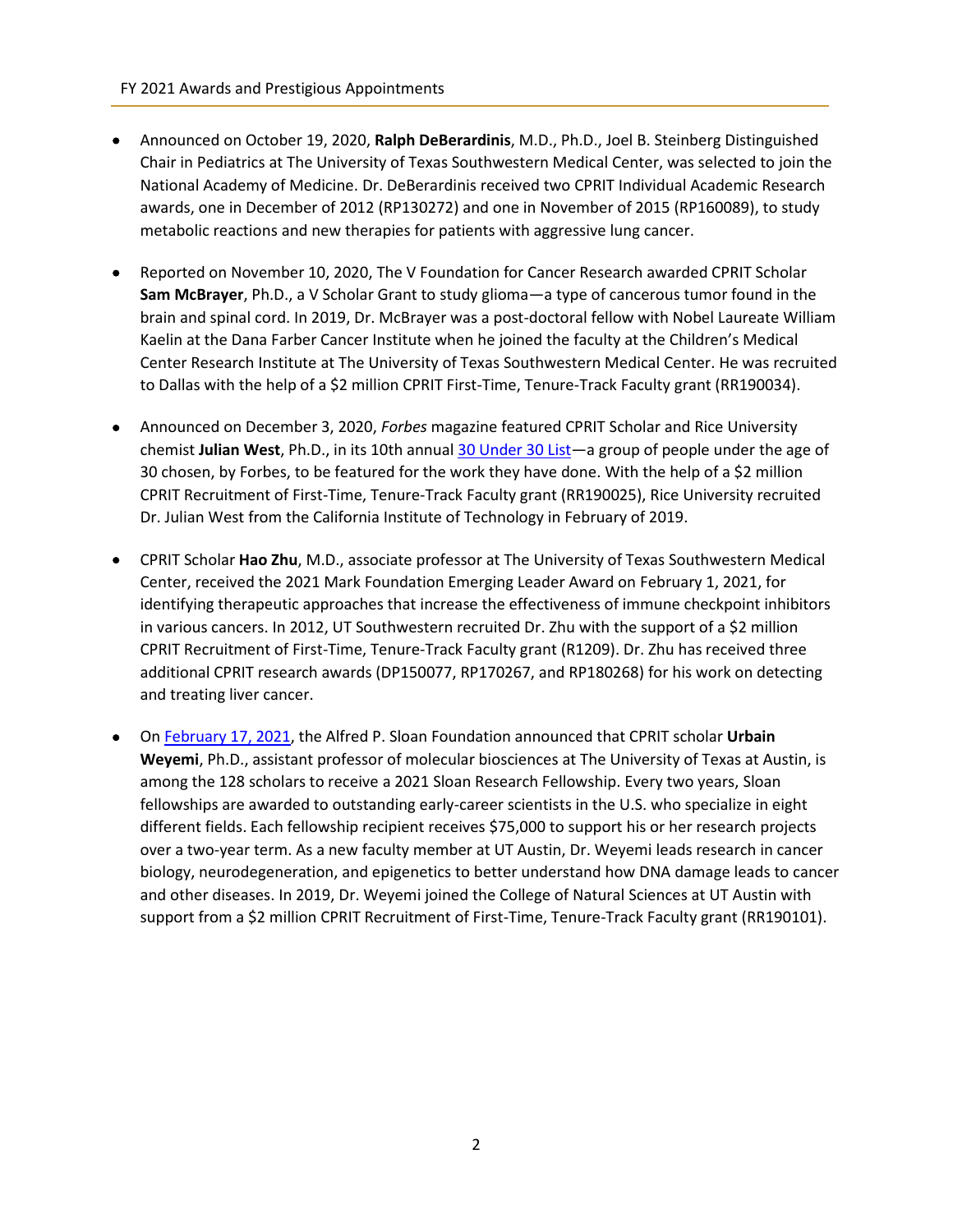- The Welch Foundation announced on March 3, 2021, that CPRIT Scholar **Ilya Finkelstein**, Ph.D., associate professor of molecular biosciences at The University of Texas at Austin, received the 2021 Norman Hackerman Award in Chemical Research. Presented to early-career chemists in Texas each year, this award is designed to encourage innovations that will increase our fundamental understanding of chemistry. Most recently, Dr. Finkelstein collaborated with fellow molecular biologist Jason McLellan, Ph.D., and his colleagues at The University of Texas to optimize the coronavirus spike protein in the COVID-19 vaccines released by Moderna, which resulted in a more effective vaccine. With the help of a \$2 million CPRIT First-Time, Tenure-Track Faculty grant (R1214), UT Austin recruited Dr. Finkelstein from the Columbia University Medical Center in 2012. Dr. Finkelstein also received a \$900,000 Individual Investigator Academic Research award (RP190301) in February of 2019 to study cancer-causing mechanisms in DNA repair.
- Announced on March 26, 2021, Baylor undergraduate **Alexis Simmons**, a former CPRIT CURE intern at The University of Texas MD Anderson Cancer Center, received a 2021 Goldwater Scholarship, a prestigious award designed to encourage students to pursue careers in STEM fields (i.e., science, technology, engineering, and mathematics). Ms. Simmons is one of seven CPRIT CURE summer 2020 program participants to receive the Goldwater Scholarship. Since the CURE program's 2010 inception, CPRIT has granted more than \$5.7 million in Academic Research awards (RP140106, RP170067) to MD Anderson faculty mentors, who have trained more than 447 undergraduates, 52 postdoctoral graduates, and 36 postdoctoral trainees through the CURE program.
- Announced in April 2021, the American College of Medical Genetics and Genomics appointed **Shweta Dhar**, M.D., professor of molecular and human genetics at Baylor College of Medicine, as the Subject Matter Expert for Genomics and the lead for Genomic Medicine of the South-Central Veterans Integrated Service Network for the Department of Veterans Affairs. Dr. Dhar and her colleagues lead research projects for the Comprehensive Cancer Epigenomics Core (CCEC) program at Baylor. The CCEC program, which is the first and only CPRIT core facility dedicated to epigenomics, received a \$3.9 million CPRIT Core Facility Support award (RP200504) in August of 2021.
- Announced on March 29, 2021, CPRIT grantee **Guillermina Lozano**, Ph.D., was inducted into the 2021 class of Fellows of the American Association for Cancer Research (AACR). The AACR inducted Dr. Lozano, department chair of Genetics at The University of Texas MD Anderson Cancer Center, for her remarkable contributions to cancer research, including her work on gene p53—a tumor suppressor gene that, when neutralized, plays a critical role in tumor growth and development in many types of cancer. Dr. Lozano was the first to establish p53 as a transcriptional activator for other genes, and in 2017, she was elected as a member of the National Academy of Sciences. CPRIT has awarded four individual investigator research awards to Dr. Lozano to investigate the p53 tumor suppressor pathway role in liver cancer (RP200240), triple negative breast cancer (RP180313, RP100535), and osteosarcoma and pancreatic cancer (RP170231).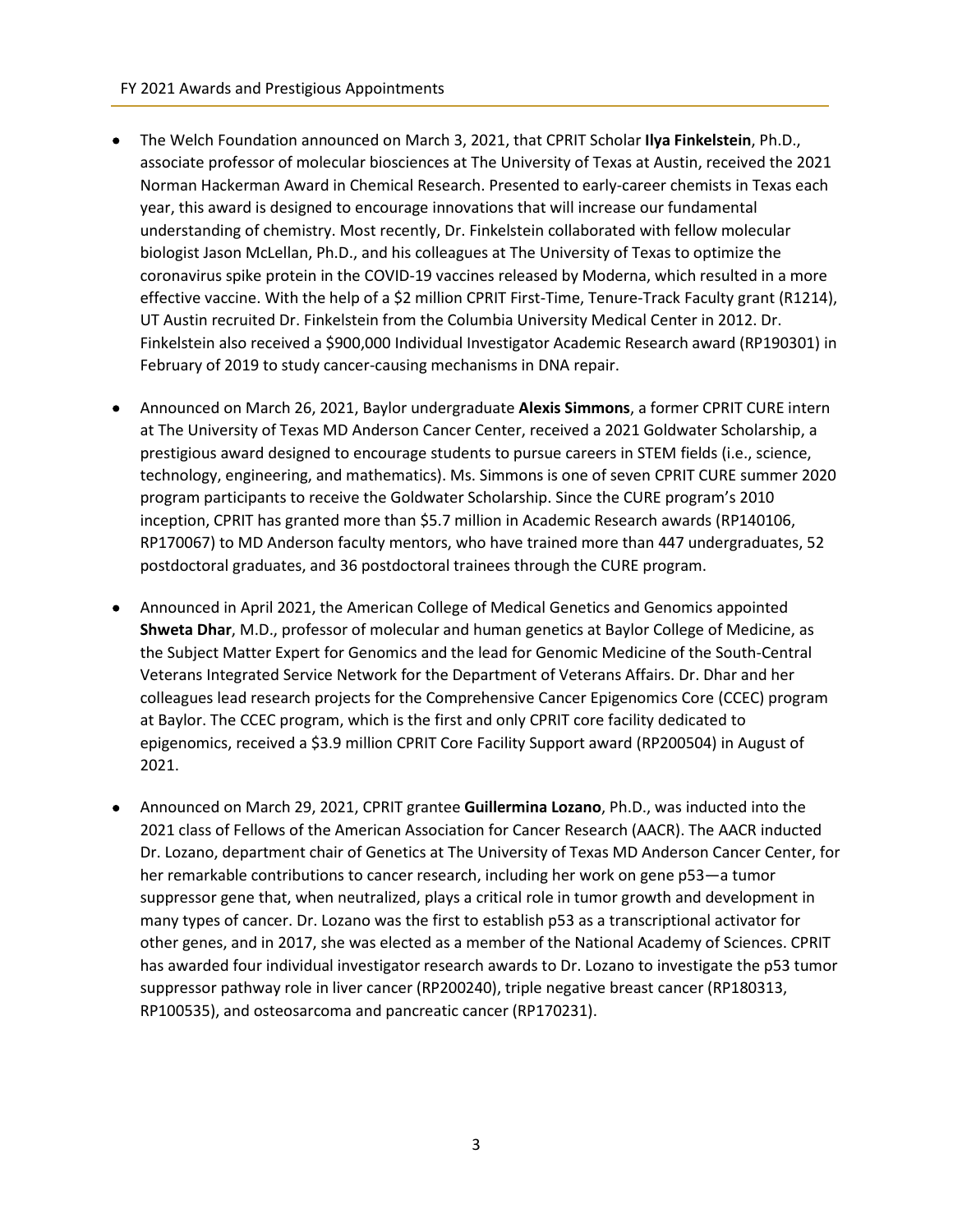- **Nicholas E. Navin**, Ph.D., associate professor of genetics at The University of Texas MD Anderson Cancer Center, received the 2021 American Association for Cancer Research Award for Outstanding Achievement in Basic Cancer Research on April 8, 2021, for his seminal contributions to the understanding of genome evolution and intratumor heterogeneity in breast cancer. In August of 2014, Dr. Navin received a \$4.8 million Core Facility Support award (RP180684) to direct the CPRIT Integrated Single Cell Genomics Core Facility at the MD Anderson Cancer Center.
- The American Association for Cancer Research (AACR) presented **Carol L. Prives**, Ph.D., with the 2021 Clowes Award for Outstanding Basic Cancer Research during the 2021 AACR Annual Meeting on April 8, 2021. Dr. Prives is a member of CPRIT's Scientific Review Council and the Da Costa Professor of Biology at Columbia University. She is an elected member of the National Academy of Sciences (2008) and the Institute of Medicine (2005) and is an elected fellow of the American Academy of Microbiology (2001) and the American Academy of Arts and Sciences (2000).
- On April 21, 2021, the American Society of Mechanical Engineers (ASME) named CPRIT Scholar **B.J. Fregly**, Ph.D., as an ASME fellow in honor of his significant engineering achievements. Rice University recruited Dr. Fregly, professor of mechanical engineering and bioengineering, to Houston in 2017 with support from a \$5 million CPRIT Recruitment of Established Investigators grant (RR170026). He has received numerous research grants from the National Institutes of Health and the National Science Foundation, including a CAREER Award.
- Announced on April 29, 2021, CPRIT grantee **Jonathan Sessler**, Ph.D., Roland K. Pettit Centennial Chair in Chemistry in the College of Natural Sciences at The University of Texas at Austin, was elected to the National Academy of Sciences, the country's most prestigious scientific organization. Specializing in the engineering of molecules, Dr. Sessler, a two-time cancer survivor, developed a class of experimental cancer-targeting drugs that had helped him join the National Academy of Inventors in prior years. Dr. Sessler has received more than \$4 million in CPRIT research grants (RP120393, RP140108, and DP150087) and a \$2.5 million CPRIT research training award (RP101501).
- On May 7, 2021, during the 2021 American Society of Clinical Oncology (ASCO) Annual Meeting, the American Cancer Society (ACS) presented its annual ASCO-ACS Award to **Banu Arun**, M.D., comedical director of the clinical cancer genetics program at The University of Texas MD Anderson Cancer Center. Dr. Arun received this award for her groundbreaking work on aggressive breast cancer. Most recently, Dr. Arun led a team which discovered that women with BRCA1 gene mutations are more susceptible to triple negative breast cancers, an aggressive form of breast cancer that is difficult to treat and likely to spread and recur more than other breast cancers. CPRIT Prevention Award (PP100136) supports Dr. Arun's work to increase primary cancer provider's competence in recognizing and managing persons at higher risk for breast cancer; a CPRIT Individual Investigator Research Award (RP200383) funds her research to improve risk prediction for Li-Fraumeni syndrome, an inherited predisposition to a wide range of certain, often rare, cancers.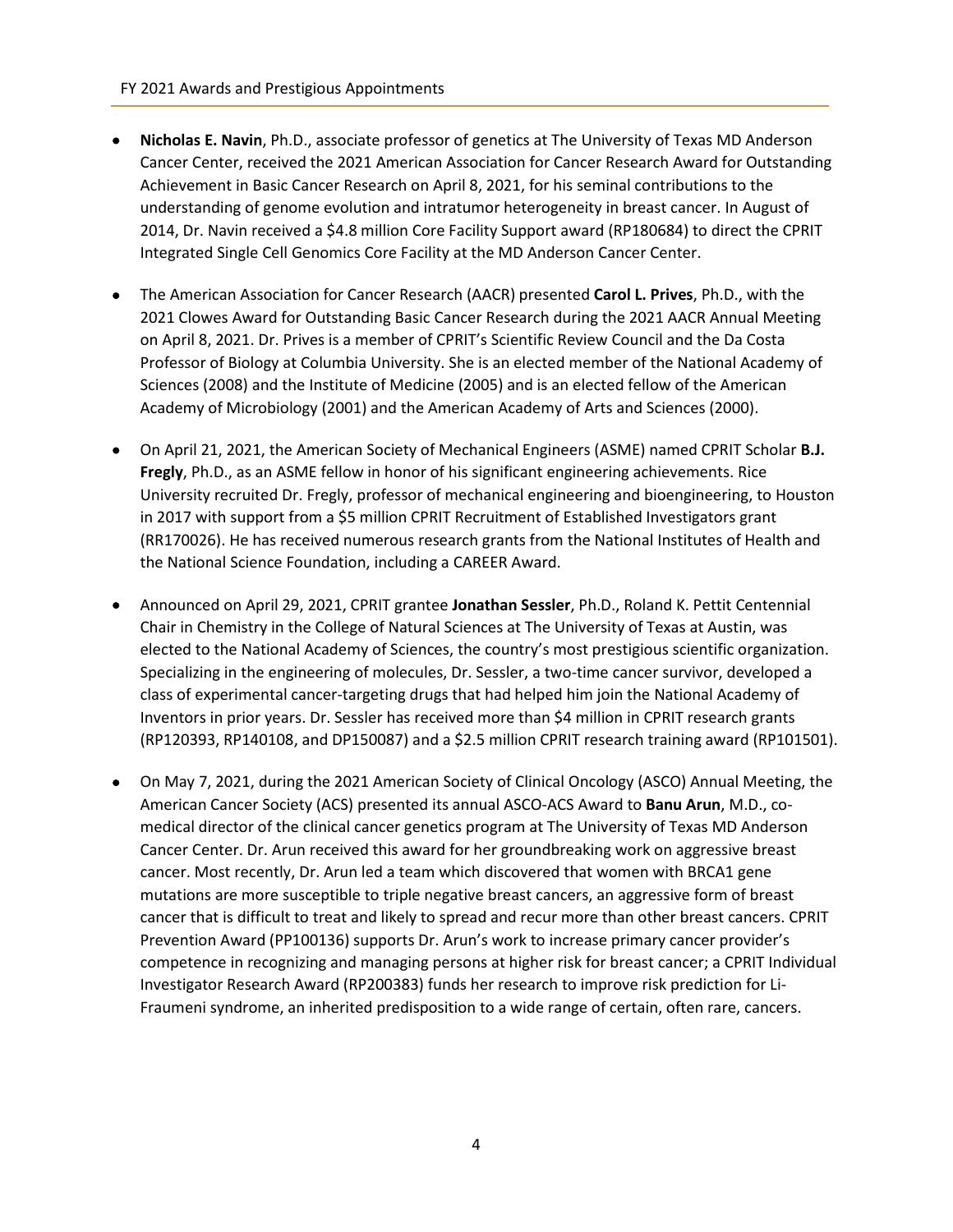- On April 29, 2021, the American Society of Clinical Oncology (ASCO) awarded CPRIT Scholar **Maura L. Gillison**, M.D., Ph.D., distinguished professor of medicine at The University of Texas MD Anderson Cancer Center, the David A. Karnofsky Memorial Award for her outstanding contributions to cancer research. Dr. Gillison is the world's foremost expert on head and neck cancers caused by the human papilloma virus (HPV) which account for 70% of oropharyngeal cancers in the United States. MD Anderson recruited Dr. Gillison from The Ohio State University in November of 2016 with support from a \$6 million CPRIT Recruitment of Established Investigators award (RR170005).
- Announced in May 2021, CPRIT Scholar **Rosa Uribe**, Ph.D., assistant professor of biosciences at Rice University won a \$2 million grant from the National Institutes of Health to study the development of the enteric nervous system, a major segment of the atomic nervous system that governs gastrointestinal functions. Disrupted development of the enteric nervous system can lead to chronic, life altering illnesses—including neuroblastoma, a common form of pediatric cancer, and Hirschsprung disease, a congenital condition that causes intestinal obstructions. Rice recruited Dr. Uribe from the California Institute of Technology in August of 2017 with the help of a \$2 million CPRIT First-Time, Tenure-Track Faculty grant (RR170062).
- Announced in June 2021, CPRIT awarded the **University of North Texas Health Science Center** in Fort Worth \$3.9 million to expand programs that promote diversity among professionals in the medical and biomedical science fields. "The program offers a well-designed recruitment plan to attract underrepresented and disadvantaged scholars for research training and to stimulate interest in careers in the treatment of cancer and health disparities," said Jamboor Vishwanatha, Ph.D., director of the Center for Health Disparities at North Texas. "Improving patient outcomes requires more diverse teams of health care professionals with complementary expertise." In November of 2016, CPRIT granted Dr. Vishwanatha a \$800,000 Academic Research award (RP170301) to lead a diversity training program for osteopathic scholars at North Texas.
- On July 5, 2021, CPRIT Scholar and chemist **Julian West**, Ph.D., won the National Institutes of Health's \$1.8 million Maximizing Investigators Research Award to develop simplified methods for synthesizing organic chemicals at his lab at Rice University. "[This award] allows us to work on what excites us, and what we believe is going to help with human health, without having to stay within the narrow limitations of an initial project," said Dr. Julian West. With the help of a \$2 million CPRIT Recruitment of First-Time, Tenure-Track Faculty grant (RR190025), Rice University recruited Dr. Julian West from the California Institute of Technology in February of 2019.
- Announced in August 2021, the Department of Defense presented a \$2.3 million Breast Cancer Research Program Breakthrough award to CPRIT Scholar **Han Xiao**, Ph.D., of Rice University and **Xiang Zhang**, Ph.D., of Baylor College of Medicine for their work on bone cancer metastasis. With support from CPRIT's \$2 million First-Time, Tenure-Track Faculty grant (RR170014), Rice University recruited Dr. Xiao, assistant professor of chemistry and biosciences, from Stanford University in February of 2017.